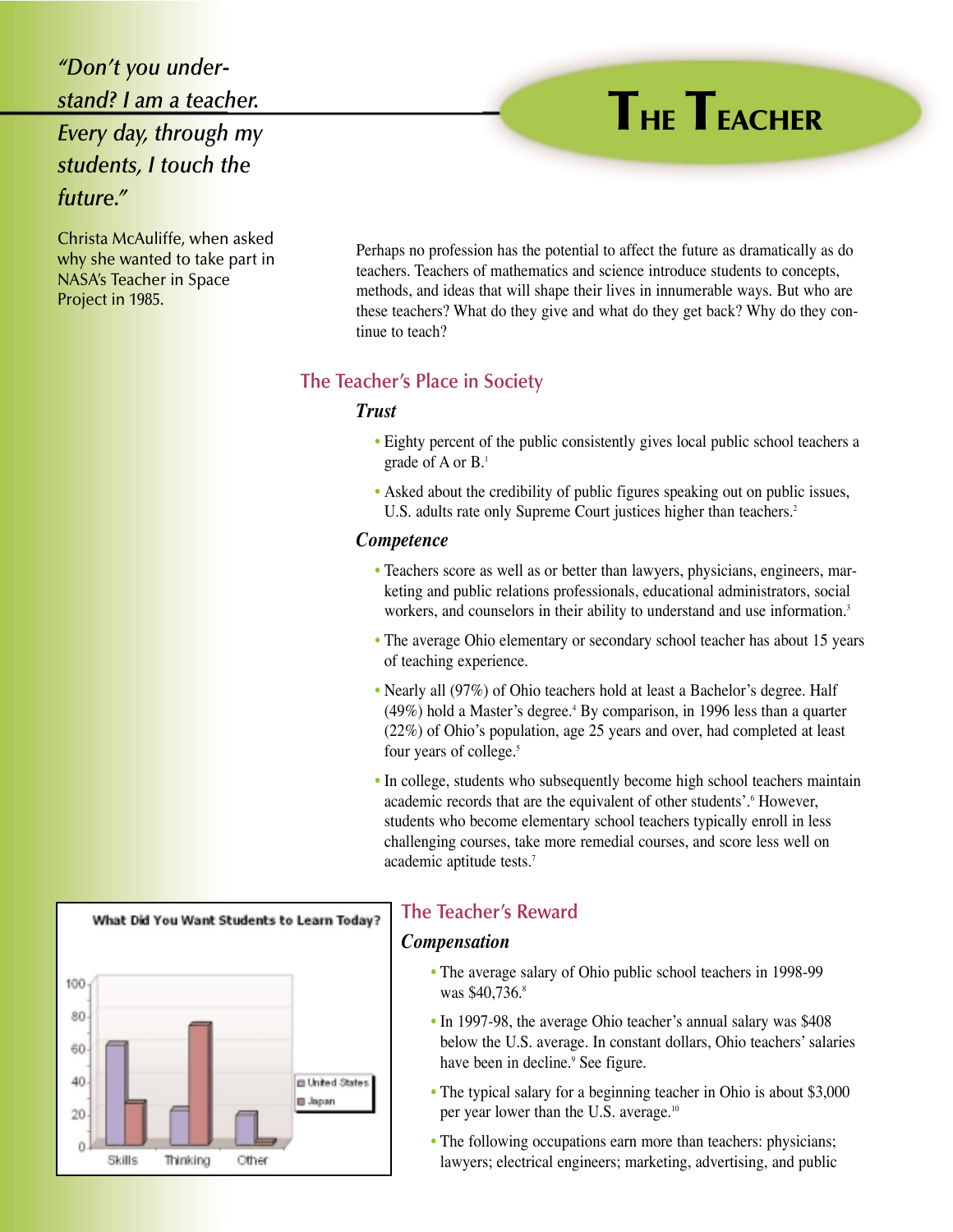relations professionals; financial managers; computer systems analysts; education administrators; accountants and auditors; property and real estate managers; and food service and lodging managers.<sup>11</sup>

### *Stability and Security*

• In 1993-94, nearly 65 percent of American public school teachers planned to remain teachers as long as they were able or until eligible to retire.12

### *Unconventional Work Schedule*

• Most teachers spend no more than six hours per day in class, and teach approximately nine months of the year. Non-classroom activities—such as creating lesson plans; grading papers; locating materials; talking to parents; and meeting with students, other teachers, and administrators—extend the teacher's typical work week to 50-55 hours.<sup>13</sup>

### **Gaps and Obstacles: The Real World Versus the Teacher's World**

Data confirm that the American public holds it teachers in high regard. As a group, teachers are equally as competent, literate, and capable as those in most other professions. However, they are paid less. Moreover, in Ohio, teachers' real pay has been declining for the past decade.

Some evidence suggests that satisfaction with schools and teachers also may be somewhat lower in Ohio than elsewhere. Data from the 55 largest U.S. cities says that 93 percent of households with children enrolled in public elementary schools are satisfied with their schools. However, in Ohio the percentages of satisfied households are as follows: Columbus, 90 percent; Cincinnati, 82 percent; and Cleveland, 81 percent.<sup>14</sup>

The discrepancy between the responsibilities and expectations of teachers and the salary they are paid may deter qualified college students from pursuing a career in the classroom. The student who is driven to succeed, in academia and in the workplace, is lured to fields other than teaching. Those students who choose to pursue certification as a teacher may not be as relentless in their pursuit of excellence.

Differences between the world of schooling and the business world in both schedule and philosophy also may deter quality candidates. The business world values and rewards competence and successful risk taking. Education provides no similar incentives for teachers. The business world functions on a standard 9 to 5 workday, 12 months of the year, with overtime and extended hours the norm. Teachers operate outside the mainstream, on their own unique nine-month schedule.

The teaching profession is not a player on the business world's economically driven stage. This fact creates a fundamental irony of business-world outsiders teaching students to become business-world insiders.